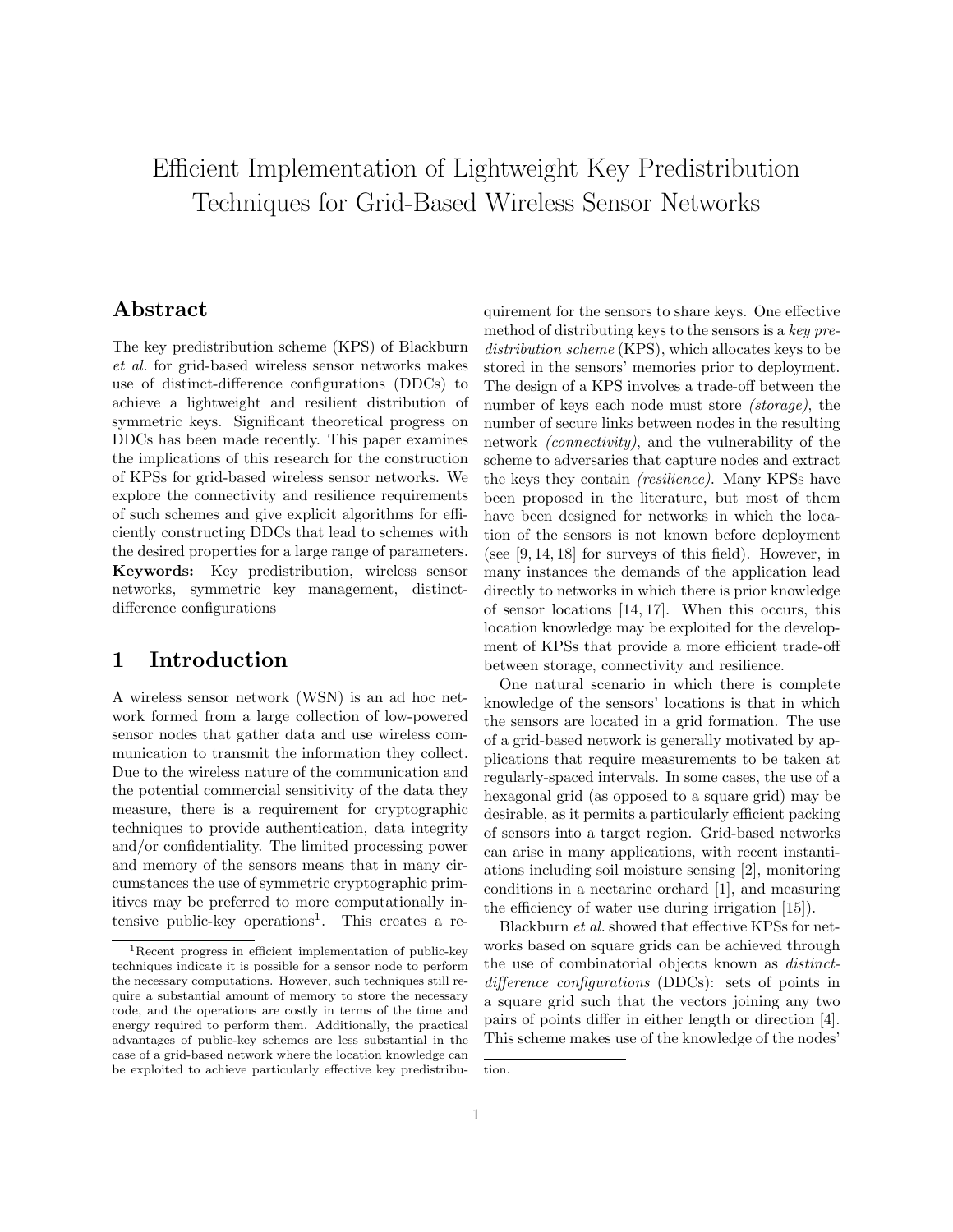locations to ensure that keys are only shared by nodes that are within communication range. For a network with a given communication range and distance between neighbouring nodes, this permits the total number of nodes in the network to be made arbitrarily large without affecting either connectivity or resilience. This is not the case for KPSs such as [10] that do not exploit location knowledge: in such schemes, the storage/connectivity/resilience trade-off becomes worse as the number of nodes is increased, as maintaining connectivity with a given amount of storage inevitably leads to decreased resilience as the network size increases. The trade-off provided by the scheme of [4] is particularly efficient, as it ensures that any two nodes share at most one key, thus maximising the number of communication links secured by a given number of shared keys. Additionally, the fact that this scheme is deterministic implies that no communication is required for pairs of nodes to determine which keys they share (the shared-key discovery process represents a substantial overhead for networks in which the keys are allocated randomly).

A suitable choice of DDC in the scheme of Blackburn et al. leads to KPSs that perform favourably compared with other schemes in the literature, as demonstrated in [4]. However, in [4] a computer search was required in order to find DDCs with good properties for use in key predistribution; this quickly becomes infeasible if large DDCs are required.

Certain combinatorial properties of DDCs have recently been explored in [3,5]. The authors give upper bounds on the number of points possible in a configuration with bounded radius, and provide constructions of periodic configurations that can be used to obtain DDCs whose number of points is close to optimal (asymptotically) in both the square and hexagonal grid [5]. Inspired by the scheme of [4] they consider bounds on the possible two-hop coverage of a DDC, and give constructions of DDCs that attain the maximum possible two-hop coverage given the number of points they contain, as well as others that have provably complete two-hop connectivity over a specific region [3]. However, the papers [3, 5] focus primarily on the combinatorics of DDCs, and the specific implications of their results for the design of practical KPSs are not explored.

In order to design explicit KPSs using these techniques for a given network environment, two further questions must be addressed:

1. What is the best way to choose a DDC on which to base a grid-based KPS?

2. How should the chosen DDC be instantiated by an explicit construction?

We extend the previous research by providing answers to these questions.

#### 1.1 Our Contributions

The previous work on DDCs in the literature is very mathematical, and does not directly consider practicalities that are of key importance in the design of an effective KPS [3, 5]. As we shall see, the selection of appropriate parameters turns out to be delicate, involving a three-way trade-off between storage, connectivity and resilience. This paper addresses these issues in order to provide practical key distribution solutions for a grid based environment.

- We provide an explicit algorithmic description of the the scheme presented in [4]. We extend this scheme to hexagonal grids, and we indicate that it can be combined with Blom's scheme to increase its resilience.
- We give a further analysis of the connectivity and resilience requirements of KPSs for a grid-based environment, and we discuss how this influences the selection of appropriate DDCs for use in the scheme of [4].
- We discuss how the bounds given in [3, 5] affect the possible ranges of parameters of DDCs for use in such schemes.
- We demonstrate how various constructions from [3, 5] can be combined to yield DDCs with the properties we desire for use in the scheme of [4]. We give explicit algorithms describing how these DDCs can be efficiently constructed.

After preliminaries in Section 2, we provide an algorithmic description of the KPS proposed in [4] in Section 3, extending this KPS to suit networks based on hexagonal grids, as well as square grids. In Section 4 we observe that connectivity provides a good criterion for choosing a DDC for use in a KPS, and in Section 5 we discuss connectivity properties that can be used for this purpose, namely the one-hop coverage and two-hop coverage. Efficient constructions for DDCs with good one-hop coverage in both the square and hexagonal grids are given in Section 5.1. Finally, in Section 5.2 we provide an algorithm for the construction of a DDC that gives complete 2-hop coverage over specified regions in the square or hexagonal grid.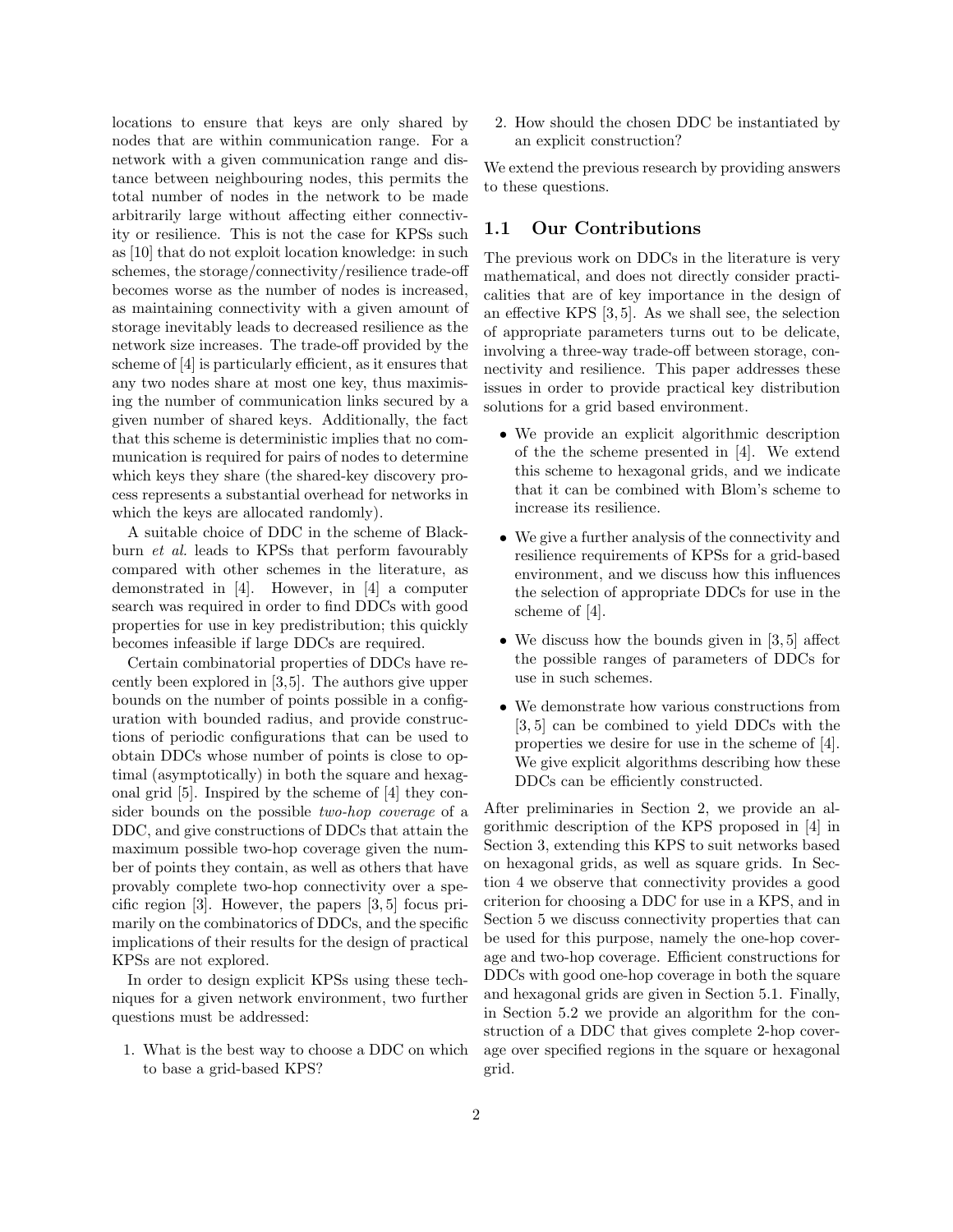

Figure 1: Coordinates for nodes in the square and hexagonal grids

# 2 Grid-Based Networks and Key Predistribution

#### 2.1 Assumptions

In this paper we consider sensor networks in which the nodes are located at the centres of the squares in a square grid, or the hexagons in a hexagonal grid. Individual nodes in the network may be identified through the use of coordinates, which we assign as shown in Fig. 1.

We suppose that any node is able to communicate with all nodes that lie within distance  $r$  of it, and we refer to r as the *communication range* of the nodes. Two nodes are considered to be able to communicate securely if they are within range of each other and share a key; we refer to this as a one-hop path between the nodes. Nodes that do not share a key may be able to communicate with the aid of an intermediate node with which they can both form one-hop paths: this is referred to as a two-hop path.

The goal of a KPS is to facilitate secure communication between neighbouring nodes. As communication between nodes is costly in terms of the energy expenditure that is required, it is desirable for nearby nodes to be able to communicate as directly as possible. Useful parameters for measuring the performance of a KPS are the one-hop coverage, which we define to be the expected number of neighbours that share keys with a node, and the two-hop coverage, which we define to be the expected number of neighbours with which a node can communicate securely via either a one-hop or a two-hop path.

Finally, we assume there is an upper bound  $m$  on the number of keys each node can feasibly store.

#### 2.2 Adversary Model

In addition, we suppose the adversary has the ability to physically compromise nodes and extract any keys that they store.

#### 2.3 Design Requirements

Ideally we would like a KPS to provide good connectivity with strong resilience, without requiring nodes to store too many keys. As these properties are in opposition to each other, the design of a KPS involves finding an appropriate trade-off between them. Certain trivial schemes may seem obvious candidates for KPSs in grid based networks. However, they have inherent limitations that affect their applicability:

- single key scheme Perhaps the simplest KPS is that in which a single key is stored by all nodes in the nextwork. This provides perfect connectivity with extremely low storage overheads. Unfortunately, it has very poor resilience, since the capture of even a single node by the adversary leads to the compromise of all communication links within the network.
- immediate neighbours scheme A second possibility would be for a node in a square (hexagonal) grid to share keys with its four (six) closest neighbours. This leads to very low storage and ensures the network is connected. However, the one-hop coverage is just four (six), and the twohop coverage is only twelve (eighteen), which can lead to communication bottlenecks in the network, and would result in nodes becoming isolated from the rest of the network if their immediate neighbours were to fail or be compromised.
- locally-complete pairwise scheme The fragility of the previous scheme could be overcome by allowing each pair of nodes that are within communication range to store a distinct key. This scheme has excellent one-hop coverage (since any pair of nodes that is within range can communicate securely) and resilience (since the compromise of a node does not affect the security of any keys shared by uncompromised nodes). However, the number of nodes within range of any given node grows quadratically with the communication range, which quickly results in nodes being required to devote unfeasible amounts of memory to the storage of keys.

We assume the presence of an adversary that can The inflexibility of these schemes makes it impossible eavesdrop on all unencrypted traffic in the network. to vary the trade-off between storage, connectivity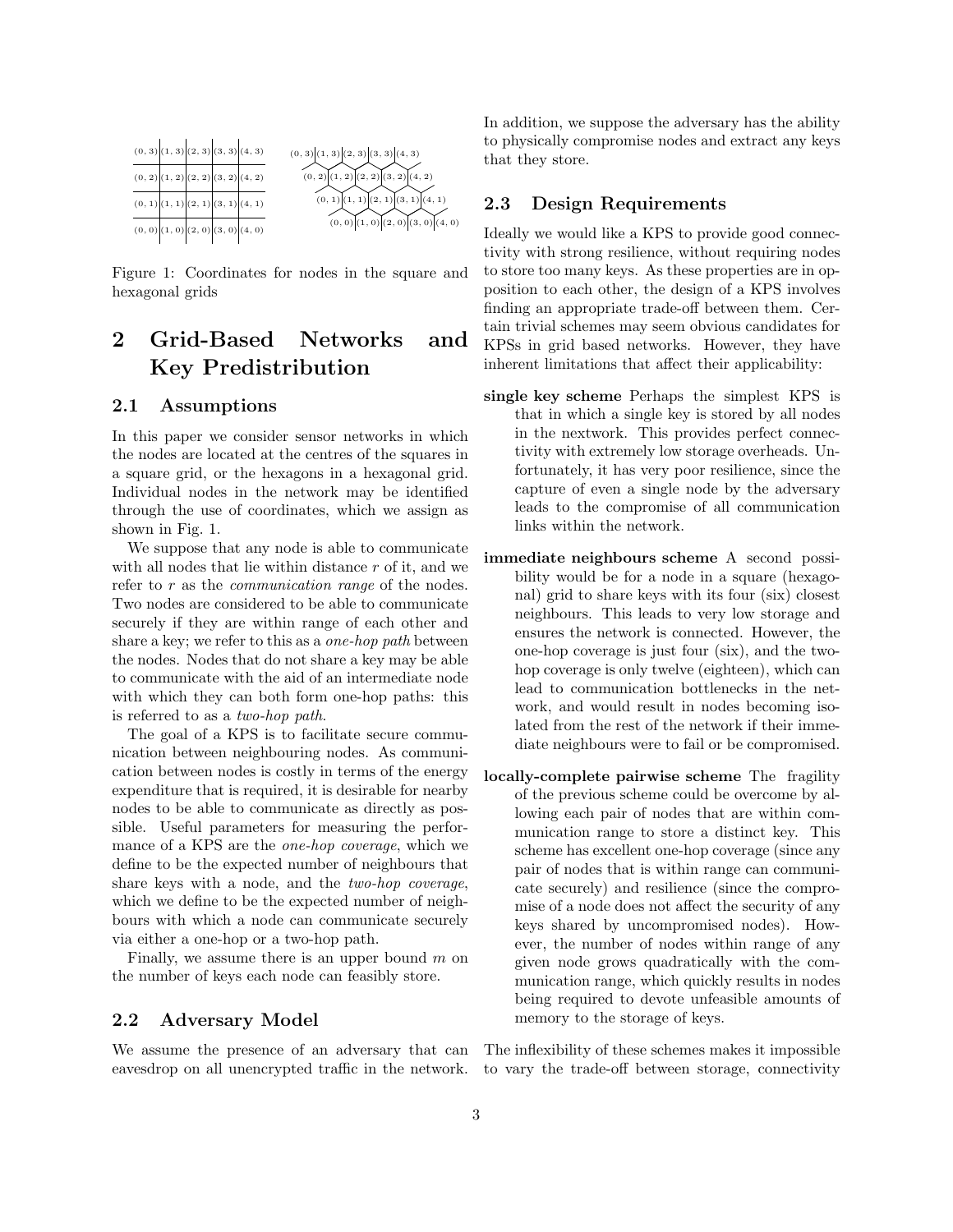and resilience to suit application requirements. In Section 3 we describe an example of a scheme designed specifically for a grid-based environment that can provide a flexible and efficient trade-off between these three properties.

# 3 A Practical KPS for Grid-Based Networks

In [4], Blackburn et al. describe a KPS for a gridbased network in which any pair of nodes shares at most one key, and only nodes that are within communication range share keys. This first property leads to schemes with high connectivity given a particular amount of storage: since there is no duplication of shared keys, each shared key secures a new link. The second property ensures that no shared key is wasted on a pair of nodes who are too far apart to be able to communicate, and also has the advantage that if an adversary extracts keys from a node then the only links affected will be local, with the rest of the network remaining unaffected. These properties are achieved by basing the scheme on a distinctdifference configuration  $DD(m, r)$ : a set of points in the square grid such that the difference between any two points is at most  $r$ , and the vectors connecting any two pairs of points differ either in length or direction. It is demonstrated in [4] that for networks based on square grids, this scheme outperforms other schemes from the literature [10,11,13], achieving good two-hop coverage and resilience with comparatively low storage requirements.

Algorithm 1 is a description of the scheme of [4], which works by selecting a  $DD(m, r)$ , then allocating the keys so that the pattern of nodes in the grid that share any given key coincides with the pattern of points in the  $DD(m, r)$ . We assume the nodes of the network lie in a rectangle of size  $l_1 \times l_2$  (if this is not the case,  $l_1$  and  $l_2$  can be taken to be the dimensions of a rectangle in the square grid that contains all the nodes of the network). Each node is identified by the pair of integers  $(i, j)$ , representing the column and row of the rectangle in which it is located (see Fig. 1). The distinct-difference configuration is represented by a set  $DDC := {\bf{P}}^1, {\bf{P}}^2, \ldots, {\bf{P}}^m$ , where  $\mathbf{P}^i = (P_0^i, P_1^i)$  represents the coordinates of the  $i^{th}$ dot in the configuration, and we assume  $0 \le P_0^i \le r$ and  $0 \leq P_1^i \leq r$  for  $i = 1, 2, ..., m$ . The keyrings of the nodes are represented as sets of key identifiers, integers that each represent a specific key that is drawn pseudorandomly from a larger keypool. Note that while the distribution of key identifiers is entirely deterministic, the correspondence between the identifiers and specific keys is necessarily probabilistic.

Algorithm 1: Grid-based KPS Input: a distinct-difference configuration  $DDC \vcentcolon= \{\mathbf{P}^1, \mathbf{P}^2, \dots, \mathbf{P}^m\} \subset$  $[0, r] \times [0, r]$ , positive integers  $l_1, l_2$ representing the dimensions of the target rectangle **Output:** an  $l_1 \times l_2$  array S whose entries are sets  $S[i][j]$  of m key identifiers keycounter:=0; for *i* from  $-r$  to  $l_1 - 1$  do for j from  $-r$  to  $l_2-1$  do for  $\mathbf{P} \in DDC$ do if  $0 \leq i + P_0 < l_1, 0 \leq j + P_1 < l_2$ then  $S[i + P_0][j + P_1] :=$  $S[i + P_0][j + P_1] \cup \{\text{keycounter}\};$ end end  $keycounter := keyword + 1;$ end end return S;

Example 1. We now illustrate the behaviour of Algorithm 1 by considering some small parameters. Suppose  $l_1 = 8$ ,  $l_2 = 6$ ,  $r = 2$  and we wish to distribute keys using the  $DD(3, 2)$  whose points are  $\{(0,0),(1,1),(2,0)\}.$  This DDC can be depicted as follows:

The following table illustrates the key identifiers al-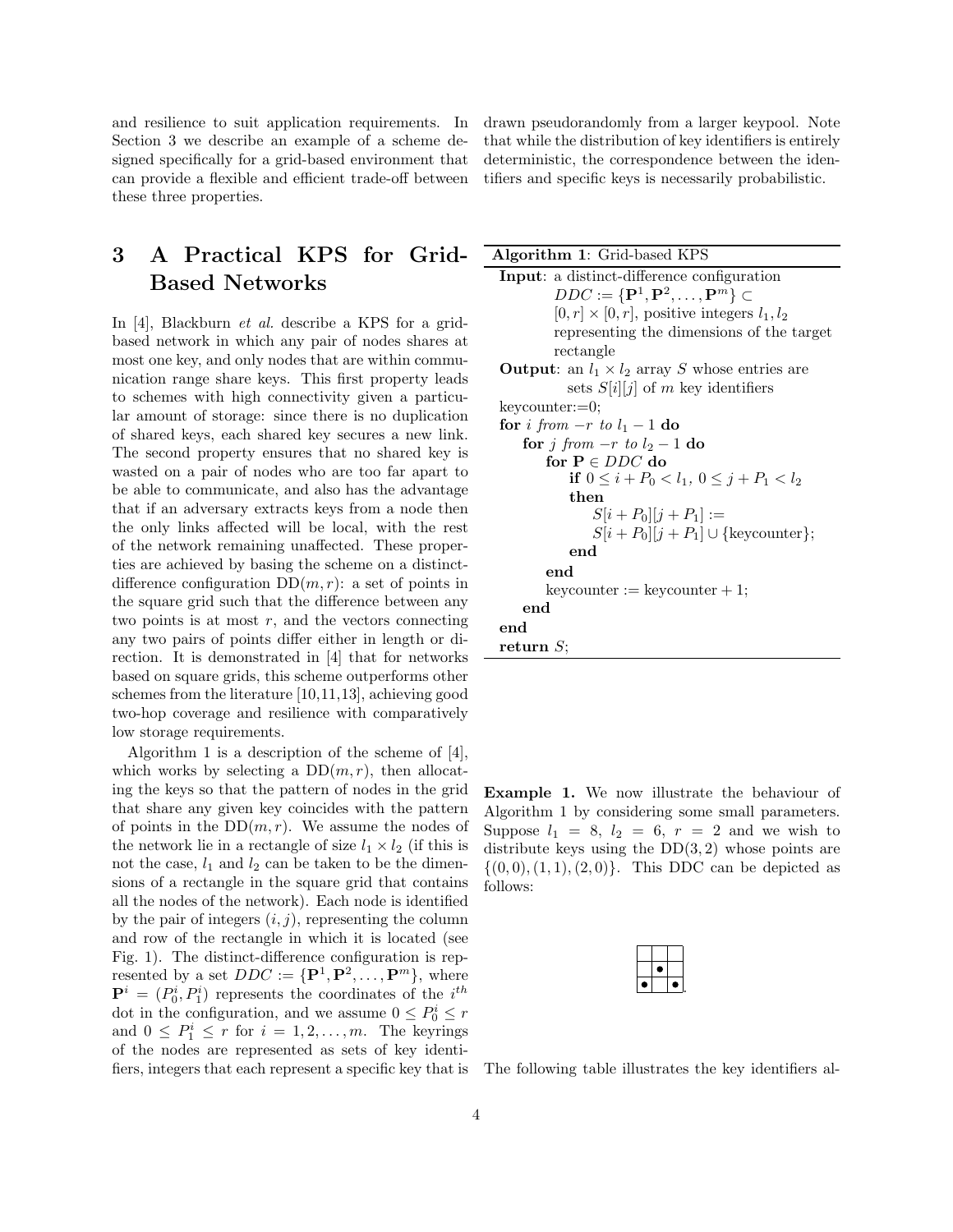| 14         | 22 |  | $30 \mid 38 \mid 46 \mid 54 \mid$                    | 62 | -80 |
|------------|----|--|------------------------------------------------------|----|-----|
|            |    |  | 23 7 31 15 39 23 47 31 55 39 63 47 71 55 79 63       |    |     |
|            |    |  |                                                      |    |     |
| 13         | 21 |  |                                                      |    | -69 |
|            |    |  | 22 6 30 14 38 22 46 30 54 38 62 46 70 54 78 62       |    |     |
|            |    |  |                                                      |    |     |
| 12         | 20 |  |                                                      | 60 | 68  |
|            |    |  | 21 5 29 13 37 21 45 29 53 37 61 45 69 53 77 61       |    |     |
|            |    |  |                                                      |    |     |
| $11 \perp$ |    |  | $19 \mid 27 \mid 35 \mid 43 \mid 51 \mid 59$         |    | 67  |
|            |    |  | 20 4 28 12 36 20 44 28 52 36 60 44 68 52 76 60       |    |     |
|            |    |  |                                                      |    |     |
|            |    |  | $10 \mid 18 \mid 26 \mid 34 \mid 42 \mid 50 \mid 58$ |    | 66  |
|            |    |  | 19 3 27 11 35 19 43 27 51 35 59 43 67 51 75 59       |    |     |
|            |    |  |                                                      |    |     |
| 9          |    |  | 17   25   33   41   49   57                          |    | 65  |
|            |    |  | 18 2 26 10 34 18 42 26 50 34 58 42 66 50 74 58       |    |     |

located to each node in the grid by Algorithm 1.

We see that each square contains three integers, corresponding to the three keys stored by each node. Similarly, each of these integers occurs in precisely three squares (except for those occurring too close to the edge of the network). Two squares that contain the same integer correspond to two nodes that share a key; any two nodes in the grid share at most one key, and any two nodes that share a key occur at a distance of at most 2 (where the width of each grid square is taken to be 1).

The scheme in [4] was designed for a network based on a square grid, but can also be adapted for the hexagonal grid, through the use of the coordinates shown in Fig. 1. We denote by  $DD^*(m,r)$  a set of points in the hexagonal grid such that the difference between any two points is at most  $r$ , and the vectors connecting any two pairs of points differ either in length or direction. Algorithm 1 can then be used directly for key predistribution on the hexagonal grid by replacing the  $DD(m,r)$  by a  $DD^*(m,r)$ . Rather than considering a network of nodes that lie in a rectangle, in this case we consider nodes lying in a parallelogram of sidelengths  $l_1$  and  $l_2$ , with angles of  $\pi/3$ and  $2\pi/3$  between the sides (Fig. 1 shows such a parallelogram with  $l_1 = 5$  and  $l_2 = 4$ .

# 4 Finding an Appropriate Trade-Off Between Storage, Connectivity and Resilience

The behaviour of the KPS described by Algorithm 1 is determined by the choice of distinct-difference configuration used to construct the scheme. Therefore, in order to adapt this scheme for a particular application, it is necessary to appreciate how the properties of the scheme are influenced by the properties of the distinct-difference configuration.

- storage Perhaps the most well-defined constraint on the selection of parameters for a KPS is the amount of memory available for storing keys. In a scheme based on a  $DD(m,r)$  or  $DD^*(m,r)$  each node is required to store  $m$  keys, thus the appropriate number of dots in the DDC chosen to instantiate the scheme is determined directly by available storage.
- one-hop coverage The connectivity of the scheme is directly related to  $m$ , since each node shares keys with  $m(m - 1)$  other nodes (we refer to this as the one-hop coverage of the schemes) [4]. Thus there is a direct tradeoff between the storage requirements, and the one-hop coverage of the scheme. The value of the communication range r places constraints on the one-hop coverage that can be achieved: it is shown in [5] that if a DD $(m, r)$  exists, then  $m \leq 0.88623r + O(r^{2/3})$ and if a  $DD^*(m,r)$  exists then  $m \leq 0.95231r +$  $O(r^{2/3})$ , which in turn leads to upper bounds on the one-hop coverage.
- two-hop coverage The two hop coverage of a KPS based on a  $DD(m, r)$  is the number of nodes that can communicate securely with a given node by a two-hop path. Whereas the one-hop coverage of a  $DD(m, r)$  is entirely determined by m, the two-hop coverage depends on the particular configuration that is chosen. In [3] it was shown that it can vary between  $2m(m-1)$  and  $\frac{1}{4}m(m-1)(m^2-m+6)$ . This indicates that the particular choice of DDC has a substantial effect on the connectivity of the resulting KPS.
- **resilience** The value of  $m$  has a certain influence on the resilience of the KPS: for a network with  $n$ nodes, the number of pairs of nodes that share a key is approximately  $n\binom{m}{2}$ , whereas the number of links between uncompromised nodes that are compromised when an adversary captures a single node is  $m\binom{m-1}{2}$ . Thus the proportion of secure links that are affected is approximately  $\frac{m-2}{n}$ , which increases with m. The resilience of the scheme can be increased at the cost of greater storage and a small amount of computation by the standard technique of replacing each individual key with an instance of Blom's KPS [6, 7] (see [12], for example.)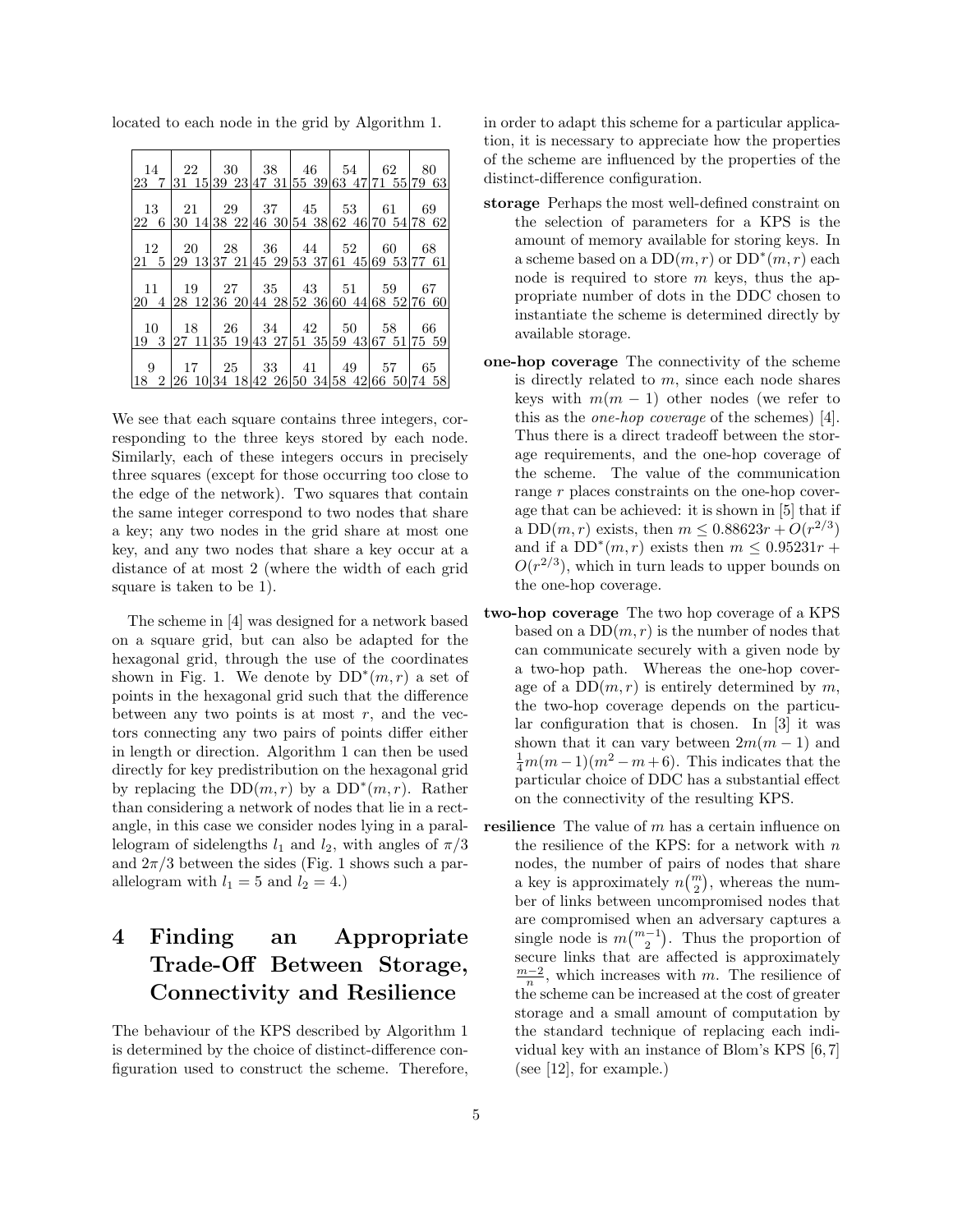Thus we see that both the connectivity and the resilience of the KPS can be traded against increased storage, hence we effectively have a three-way tradeoff between these properties. This suggests that one appropriate method for choosing a  $DD(m, r)$  or  $DD<sup>*</sup>(m,r)$  as an input to Algorithm 1 is therefore to pick a DDC with the smallest value of m that still gives the desired level of connectivity, as this minimises the storage and increases the resilience. It can then be combined with Blom's KPS based on polynomials whose degree is as high as is permitted by the storage constraints, in order to boost the resilience. In order to do this, we require efficient techniques for generating DDCs with desired levels of connectivity; we address this issue in Section 5.

# 5 Construction of DDCs with Good Connectivity

We saw in Section 4 that the connectivity of a  $DD(m, r)$  or  $DD^*(m, r)$  is a good basis for deciding whether to use it in the KPS of [4]. In this section, we consider how to construct DDCs that have good connectivity properties.

In order to control the one-hop coverage of our KPS, is it desirable to be able to construct DDCs for as wide a range of  $m$  as possible given the value of  $r$ . In Section 5.1 we give algorithms that efficiently generate  $DD(m,r)$  with  $m = 0.80795r - o(r)$  and  $DD^*(m,r)$  with  $m = 0.86819r - o(r)$ , based on constructions from [5]. The resulting DDCs thus have one-hop coverage that is (asymptotically) close to optimal relative to the communication range, and therefore represent a good choice for applications in which the one-hop coverage of the KPS is of paramount importance. In other words, these DDCs can be regarded as having 'close' to the maximum number of dots possible for the given value of  $r$ ; if configurations with fewer dots are desired, they can be obtained by simply deleting dots from these configurations.

To achieve schemes with high connectivity, we would like to be able to generate DDCs with high two-hop coverage. In [3], Blackburn et al. show that for any  $m$  there exists a DDC with  $m$  dots that attains the maximum possible two-hop coverage of  $\frac{1}{4}m(m-1)(m^2 - m + 6)$ . The proof given is constructive, but in practice the  $DD(m,r)$  thus obtained require  $r$  to be so large as to render them unsuitable for use with a KPS. However, the overall value of the two-hop coverage is perhaps not even

the most useful measure of connectivity, since it measures only the number of secure two-hop paths and not their physical distribution. In the interests of facilitating efficient communication, we would like to guarantee that a nodes can communicate securely with its closest neighbours by either a one-hop or two-hop path. A construction is given in [3] for a  $DD(p+2,\sqrt{2p^2+2p+1})$ , where  $p \geq 5$  is prime, which leads to a KPS in which each node can communicate securely via a one-hop or two-hop path with all the nodes in a surrounding  $(2p-1)\times(2p-3)$  rectangle. We refer to this as complete two-hop connectivity within such a rectangle. This is a useful property, as it ensures nodes can communicate securely with their nearest neighbours. We describe this construction in Section 5.2, and extend it to give a construction for a  $DD^*(p+2, \sqrt{3p^2-3p+1})$  with complete two-hop coverage on a parallelogram.

### 5.1 KPSs with Good One-Hop Coverage

In this section we give an explicit description of how to instantiate constructions from [5] of distinctdifference configurations with large numbers of dots for both the square and hexagonal grid. These constructions each make use of a  $B_2$ -sequence in  $\mathbb{Z}_n$ : a set  $D = \{d_1, d_2, \ldots, d_i\} \subset \mathbb{Z}_n$  with the property that the differences between any two pairs of numbers in the set are distinct (mod *n*). In [8], Bose describes a construction of a  $B_2$ -sequence in  $\mathbb{Z}_{q^2-1}$  containing q elements. Algorithm 2 describes an explicit method of generating the elements of a Bose  $B_2$ -sequence. This algorithm requires the use of a quadratic primitive polynomial over the finite field  $GF(q)$ ; information on generating such polynomials can be found in [16]. We use the notation  $M_{1,1}^i$  to denote the top left entry of the  $i^{th}$  power of the matrix M.

Example 2. Suppose we wish to construct a Bose  $B_2$  sequence in  $\mathbb{Z}_{24}$ . The polynomial  $x^2 + 4x + 2$  is a primitive polynomial over GF(5); we use it to construct the matrix  $M = \begin{pmatrix} -4 & 1 \\ -2 & 0 \end{pmatrix}$ . Taking successive powers of  $M$ , we find that the top left entries of  $M^0$ ,  $M^1$ ,  $M^{14}$ ,  $M^{16}$  and  $M^{21}$  are 1, hence the desired  $B_2$ -sequence consists of the set  $\{0, 1, 14, 16, 21\}$ . It is easy to check that no two of the 20 possible differences between distinct pairs of elements of this set coincide (mod 24).

We now describe the conversion of a Bose  $B_2$ -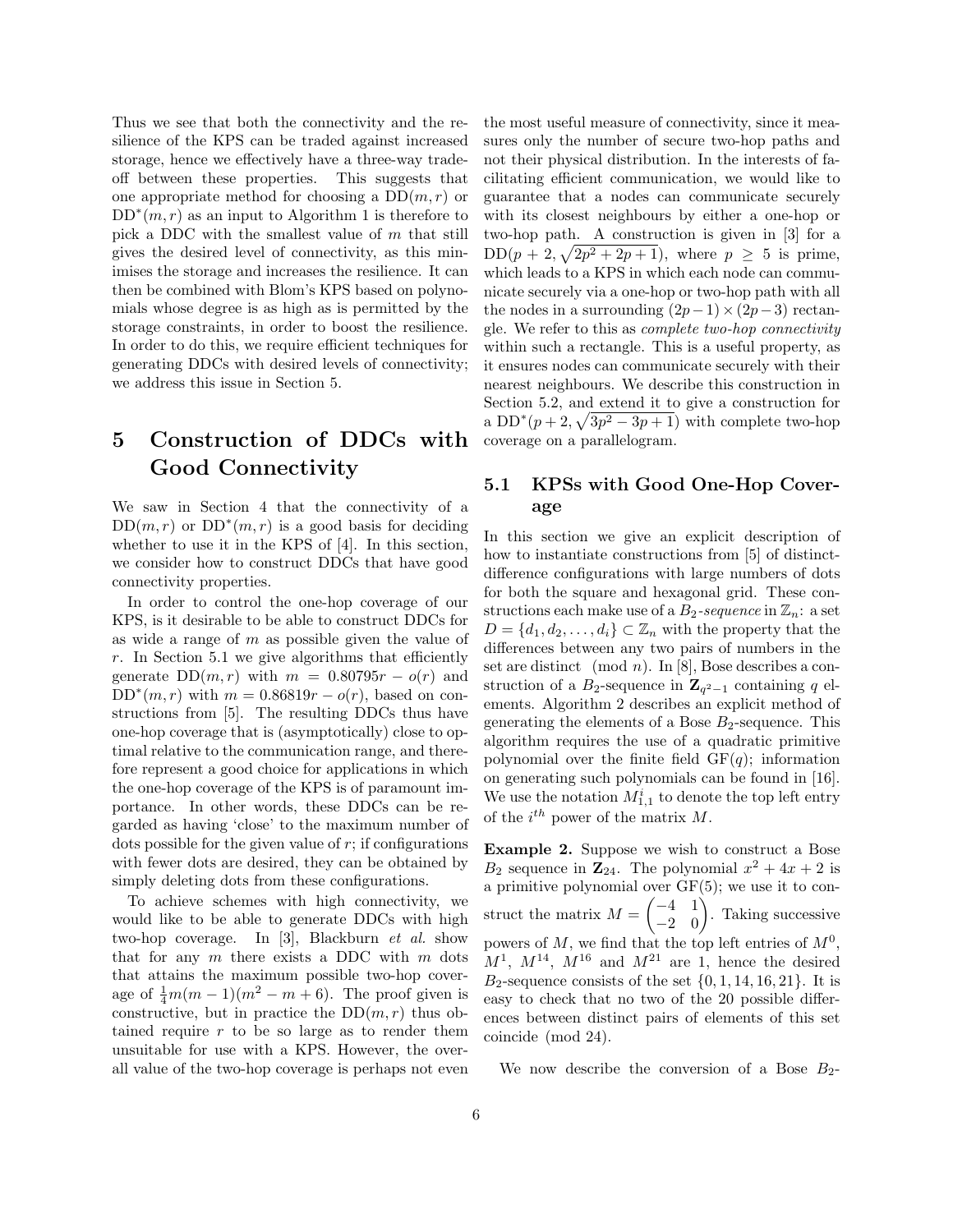**Algorithm 2:** Construction of a Bose  $B_2$ sequence

| <b>Input:</b> elements $a, b \in \text{GF}(q)$ such that   |
|------------------------------------------------------------|
| $x^2 - ax - b \in GF(q)[x]$ is a primitive                 |
| polynomial                                                 |
| <b>Output:</b> a $B_2$ -sequence                           |
| $D = \{d_1, d_2, \ldots, d_q\} \subset \mathbb{Z}_{q^2-1}$ |
| $M:=\begin{pmatrix} a & 1 \\ b & 0 \end{pmatrix};$         |
|                                                            |
| $D := \{0\};$                                              |
| for <i>i</i> from 1 to $q^2-2$ do                          |
| if $M_{1,1}^i = 1$ then                                    |
| $D := D \cup \{i\};$                                       |
| end                                                        |
| end                                                        |
| return $D$ :                                               |

sequence into a  $DD(m,r)$  or  $DD^*(m,r)$ .

#### 5.1.1  $DD(m,r)$  with Good One-Hop Coverage

Algorithm 3 is based on the techniques of [5] and can be used to construct a  $DD(m, r)$  with  $m = 0.80795r$  $o(r)$  from a Bose  $B_2$ -sequence.

Let  $R = \lfloor \frac{r}{2} \rfloor$ . We will construct a distinctdifference configuration whose dots are contained in a circle of radius  $R$ , which implies that the distance between any two dots is at most r. Let  $n = |0.914769r|$ (the constant was chosen in [5] to obtain an optimal construction), and let  $q$  be the smallest prime power with  $q^2-1 \geq n^2$ . Algorithm 3 converts a  $B_2$ -sequence in  $\mathbb{Z}_{q^2-1}$  into a distinct difference configuration whose dots are contained in an  $n \times n$  square<sup>2</sup>, then takes the intersection of the square with a circle of radius R centred at the centre of the square, in order to produce a  $DD(m, r)$  for some  $m \leq q$ .

If  $D = \{d_1, d_2, \ldots, d_q\} \subset \mathbb{Z}_{q^2-1}$  is a  $B_2$ -sequence, then so is the set  $D + i := \{d_1 + i, d_2 + i, \ldots, d_q + i\}$ for any  $i \in \mathbb{Z}_{q^2-1}$ ; we refer to this as a *shift* of  $\hat{D}$ . We can apply Algorithm 3 to each of the  $q^2-1$  possible shifts of the Bose  $B_2$ -sequence in  $\mathbb{Z}_{q^2-1}$  and select the resulting configuration with the greatest number of dots. The results of [5] show that configurations with approximately  $0.80795r - o(r)$  dots can be obtained by this method.

Example 3. Suppose we wish to construct a DD(m, 8). Then  $n = 7$ , so we take  $q = 8$  in **Algorithm 3:** Construction of a  $DD(m, r)$  from a  $B_2$ -sequence

**Input**: a positive integer  $r$ , a  $B_2$ -sequence  $D = \{d_1, d_2, ..., d_q\} \subset \mathbb{Z}_{q^2-1}$  where q is the smallest prime power such that  $q^2 - 1 \ge |0.914769r|^2$ **Output:** a set  $DDC := {\mathbf{P}^1, \mathbf{P}^2, ..., \mathbf{P}^m}$  of points in  $\mathbb{Z}^2$  forming a  $DD(m, r)$  for some  $m \leq q$  $R := \left\lfloor \frac{r}{2} \right\rfloor;$  $n := |0.914769r|;$  $DDC := \{\};$ for i from 0 to  $n-1$  do for j from 0 to  $n-1$  do if  $iq + j \pmod{q^2 - 1} \in D$  then if  $\left(\frac{n-1}{2}, -i\right)^2 + \left(\frac{n-1}{2}, -i\right)^2 \leq R^2$  then  $\overline{DDC} := D\overline{DC} \cup \{(i,j)\};$ end end end end return DDC;

Figure 2: A DD(8, 8) contained in a circle of radius 4

Algorithm 3. The Bose  $B_2$  sequence in  $\mathbb{Z}_{63}$  generated by Algorithm 2 is  $\{0, 4, 6, 7, 29, 39, 50, 55\}.$ Taking this  $B_2$ -sequence as input to Algorithm 3 yields a  $DD(3, 8)$ . However, if we shift the original sequence by 37 to obtain the sequence {3, 13, 24, 29, 37, 41, 43, 44} we obtain the  $DD(8,8)$  whose points are  $\{(0, 3), (5, 4), (3, 5), (1, 5), (4, 5), (5, 1), (5, 3), (3, 0)\},\$ illustrated in Fig. 2. This is the maximum number of points that can be obtained from any shift of this Bose  $B_2$ -sequence.

### 5.1.2  $DD^*(m,r)$  with Good One-Hop Coverage

The points of the hexagonal grid are packed more densely than those of the square grid, making it possible to obtain  $DD^*(m,r)$  with  $0.86819r - o(r)$  dots

 $2i.e.$  a set of  $n^2$  grid points arrange in a square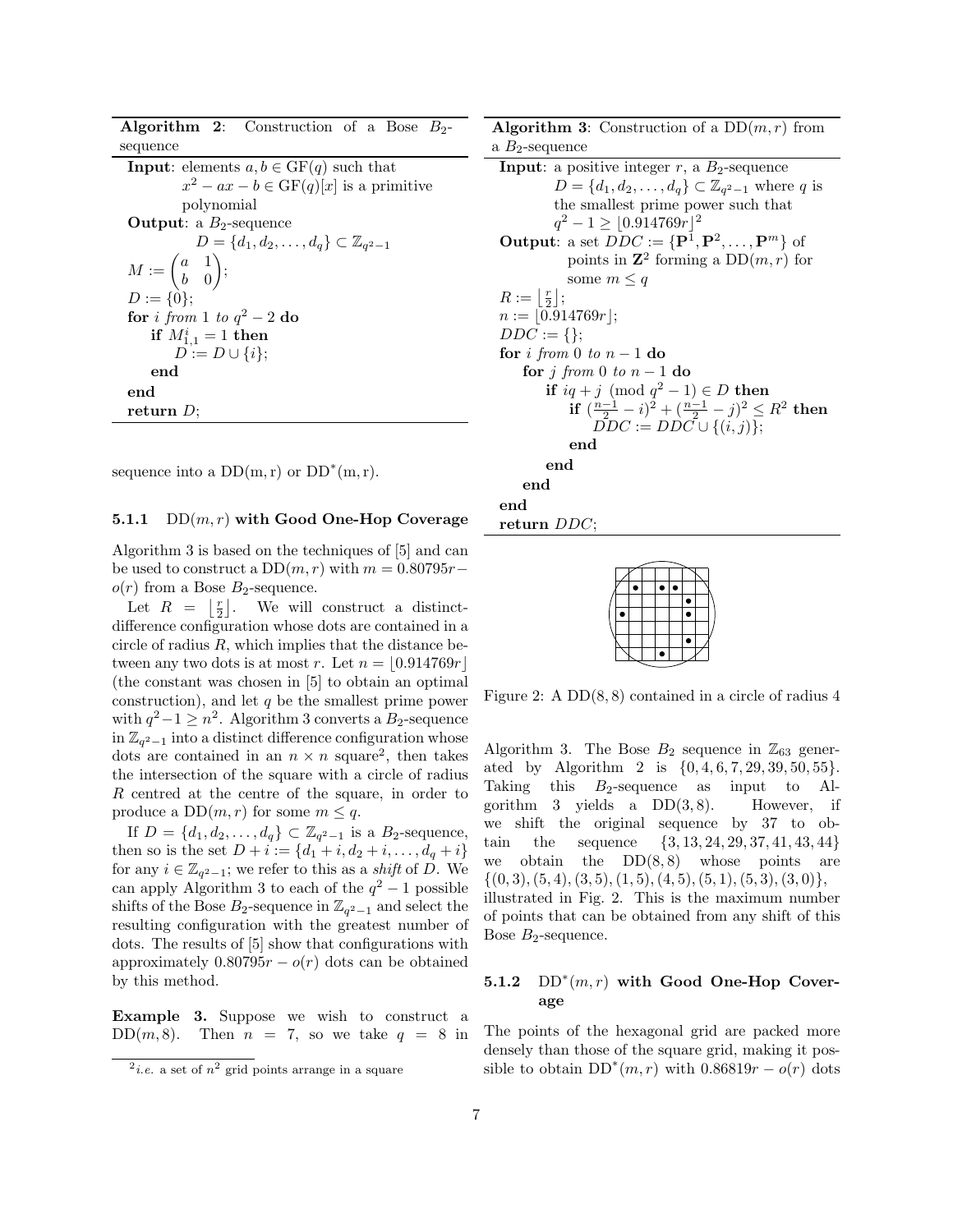by a similar construction to that used in the case of the square grid [5].

Let  $R = \lfloor \frac{r}{2} \rfloor$ ,  $n = \lfloor 0.914769r \rfloor$ , and let q be the smallest prime power with  $q^2 - 1 \geq \frac{2}{\sqrt{2}}$  $\frac{1}{3}n^2$ . We take a Bose  $B_2$ -sequence in  $\mathbb{Z}_{q^2-1}$  and apply Algorithm 4, which is essentially a variant of Algorithm 3 adapted to suit the different pattern of grid points in the hexagonal grid. It makes use of the fact that a node of the hexagonal grid labeled  $(i, j)$  as in Fig. 1 has Cartesian coordinates  $(i - \frac{j}{2}, \frac{\sqrt{3}j}{2})$ .

Algorithm 4: Construction of a  $DD^*(m,r)$  from a  $B_2$ -sequence

**Input:** a positive integer  $r$ , a  $B_2$ -sequence  $D = \{d_1, d_2, \ldots, d_q\} \subset \mathbb{Z}_{q^2-1}$  where q is the smallest prime power such that  $q^2 - 1 \geq \frac{2}{\sqrt{2}}$  $\frac{1}{3}$ [0.914769 $r$ ]<sup>2</sup> **Output:** a set  $DDC := {\mathbf{P}^1, \mathbf{P}^2, ..., \mathbf{P}^m}$  of points in  $\mathbb{Z}^2$  forming a  $DD^*(m,r)$  $R := \left\lfloor \frac{r}{2} \right\rfloor;$  $n := \lfloor 0.914769r \rfloor;$  $b := \left\lfloor \frac{n}{\sqrt{3}} \right\rfloor;$  $DD\bar{C} := \{ \};$ for j from 0 to  $2b-1$  do  $\textbf{for} \,\, i \,\, from \,\, \left\lceil \frac{j}{2} \right\rceil \,\, to \,\, \left\lfloor n-1+\frac{j}{2} \right\rfloor \,\, \textbf{do}$ **if**  $i(2b-1) + j(b-1) \pmod{q^2-1} \in D$ then if  $\left(\frac{n-1}{2} - \left(i-\frac{j}{2}\right)\right)^2 +$  $\left(\frac{\sqrt{3}(b-1)}{2} - \frac{\sqrt{3}j}{2}\right)^2 \leq R^2$  then  $DDC := D\dot{D}C \cup \{(i,j)\};$ end end end end return DDC;

As before, the number of points in the configuration arising from this construction can be potentially increased by applying Algorithm 4 to successive shifts of the original Bose  $B_2$ -sequence, and selecting the resulting configuration that contains the greatest number of points.

Example 4. Here we consider the construction of a  $DD^*(m, 8)$ . Now  $n = 7$ , so we take  $q = 8$ , as  $8^2 - 1 = 63 > \frac{2}{7}$  $\frac{1}{3}$ <sup>7</sup>  $\approx$  56.58. The greatest number of points we can obtain from this method is 8, resulting from applying Algorithm 4 to the Bose  $B_2$ sequence shifted by 34. This yields the  $DD^*(m, 8)$ 



Figure 3: A  $DD^*(8,8)$  contained in a circle of radius 4

whose points (in hexagonal coordinates) are  $\{(8,5), (4,6), (7,5), (8,6), (7,3), (0,0), (3,0), (5,3)\},\$ illustrated in Fig. 3.

### 5.2 KPSs with Complete 2-Hop Coverage

Algorithm 5 is a construction from [3] based on the Welch construction for a Costas array. It produces DDCs with complete two-hop connectivity on a  $2p - 1 \times 2p - 3$  rectangle. If the points of the

| <b>Algorithm 5:</b> Construction of a $DD(p +$                                    |
|-----------------------------------------------------------------------------------|
| $2, \sqrt{2p^2+2p+1}$ with complete two-hop cover-                                |
| age on a $2p-1 \times 2p-3$ rectangle                                             |
| <b>Input:</b> a prime $p \geq 5$ , an element $\alpha \in \text{GF}(p)$           |
| that is a primitive element (mod $p$ )                                            |
| <b>Output:</b> a set $DDC := {\mathbf{P}^1, \mathbf{P}^2, , \mathbf{P}^{p+2}}$ of |
| points in $\mathbb{Z}^2$ forming a                                                |
| $DD(p+2, \sqrt{2p^2+2p+1})$ contained                                             |
| in a $(p+1) \times (p+2)$ rectangle                                               |
| $DDC := \{(0,0), (p,0), (1,1), (0, p-1), (p+1,p)\};$                              |
| $\text{ishift} := 0;$                                                             |
| while $\alpha^{jshift+1} - \alpha^{jshift} \not\equiv 1 \pmod{p}$ do              |
| $jshift := jshift + 1;$                                                           |
| end                                                                               |
| ishift $:= \alpha^{jshift}$ ;                                                     |
| for i from 2 to $p-1$ do                                                          |
| for j from 2 to $p-2$ do                                                          |
| <b>if</b> $\alpha^{(j + \text{ishift})} \equiv i + \text{ishift} \pmod{p}$ then   |
| $DDC := DDC \cup \{(i,j)\};$                                                      |
| end                                                                               |
| end                                                                               |
| end                                                                               |
| return $DDC$ ;                                                                    |

 $DD(p+2, \sqrt{2p^2+2p+1})$  resulting from this algorithm are interpreted in hexagonal coordinates, they yield a  $DD^*(p+2, \sqrt{3p^2-3p+1})$  with complete twohop coverage in a parallelogram of sides  $2p - 1$  and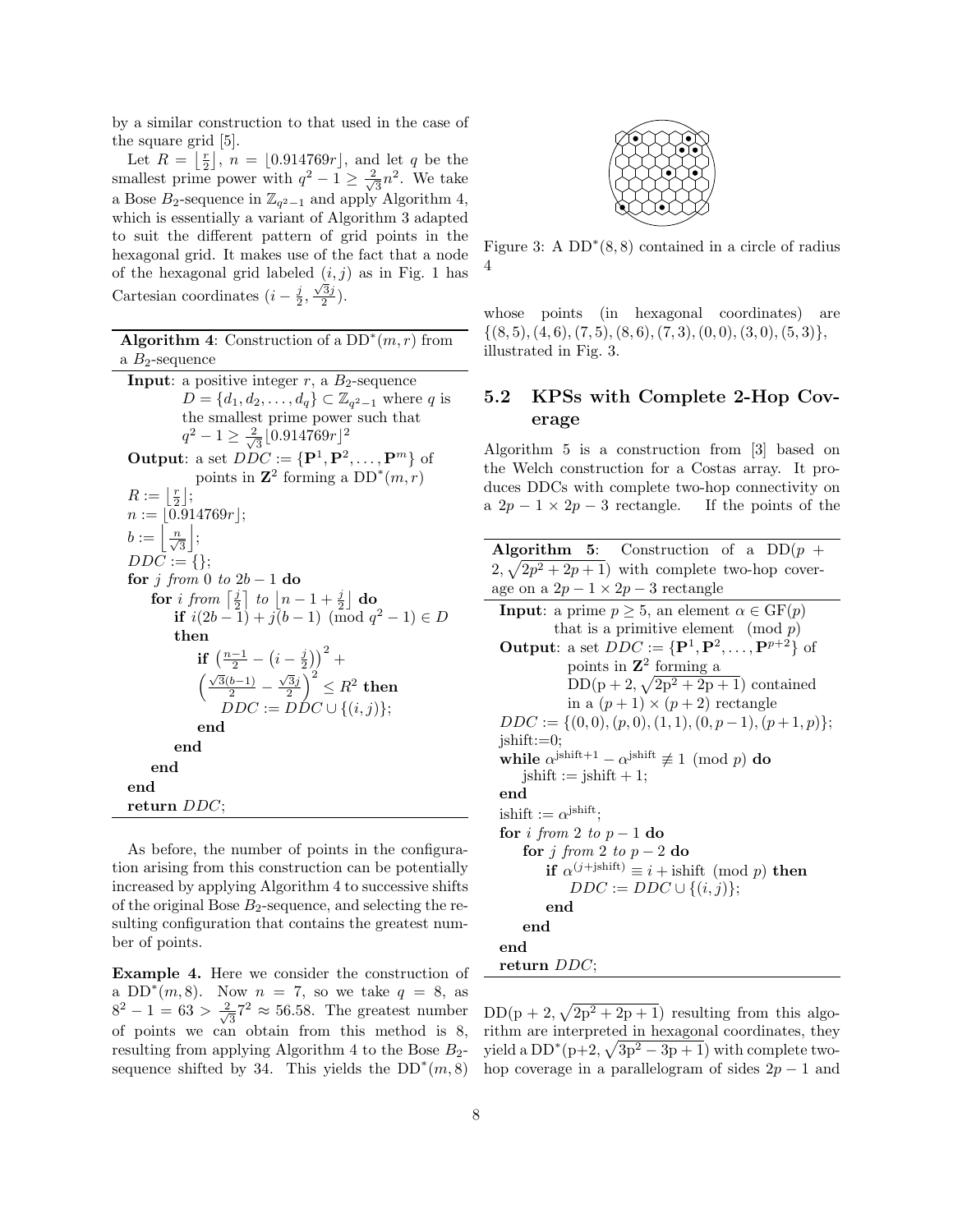$2p-3$  (see Fig. 4b).

**Example 5.** When  $p = 5$ , Algorithm 5 yields the following  $DD(7, 8)$ .

|  | ٠ |  |  |
|--|---|--|--|
|  |   |  |  |
|  |   |  |  |
|  |   |  |  |

For each node, the pattern of nodes with which it can communicate via a one-hop or two-hop path is that shown in Fig. 4a. The results of [3] guarantee that the nodes within a  $9 \times 7$  rectangle centred at the node are included in the pattern; as Fig. 4a indicates, the coverage achieved in practice is much greater than this.

When the output of Algorithm 5 is interpreted in terms of hexagonal coordinates, the following  $DD(p+$  $2, \sqrt{3p^2 - 3p + 1}$  results; its two-hop coverage is illustrated in Fig. 4b.



## 6 Conclusion

The full location knowledge of the grid-based scenario means that key predistribution can be particularly effective, as it is possible to specify the precise distribution of keys that is desired. It does not appear to have been considered in the WSN literature prior to [4], however. In [4], key predistribution based on DDCs was compared with a representative selection of schemes from the literature, both locationbased and otherwise, and unsurprisingly was shown to achieve greater resilience for a given level of connectivity and storage. In this paper we have analysed how the results of [3, 5] can be applied in practice in a sensor network context. The result is efficient techniques for constructing instantiations of the scheme from [4] that lead to KPSs with good connectivity that are suitable for a range of network parameters.

## References

[1] Integrated smart sensing systems. http://dpi.projectforum.com/isss/11, 2007.



Figure 4: Diagram showing nodes with which the node marked  $\star$  can communicate via a one-hop path (•) or two-hop path (◦) when keys are distributed with the  $DD(7,8)$  (a) or  $DD^*(7,8)$  (b) of Example 5. The rectangle/parallelogram indicate the nodes with which secure one-hop or two-hop communication is guaranteed by the results of [3].